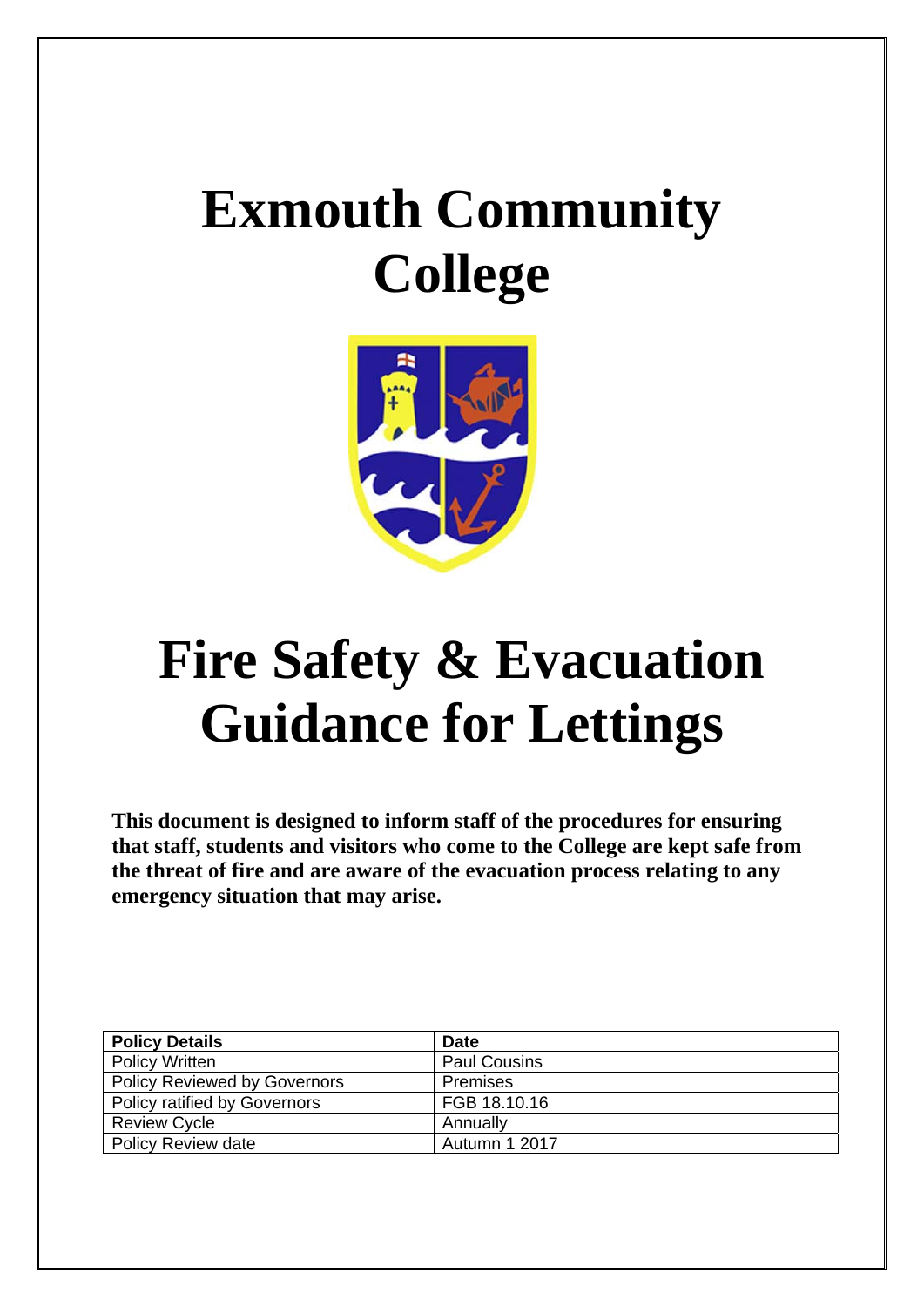# **Index**

| 1. | Introduction                      | Page   | 2              |
|----|-----------------------------------|--------|----------------|
| 2. | <b>Fire Safety</b>                | Page   | $\overline{2}$ |
| 3. | Fire Alarm System                 | Page 2 |                |
| 4. | <b>Essential Knowledge</b>        | Page 3 |                |
| 5. | Discovery of a fire/evacuation    | Page   | -4             |
| 6. | <b>Evacuation Assembly Points</b> | Page 5 |                |
| 7. | <b>Evacuation Routes</b>          | Page 5 |                |

# **Appendices**

| Appendix A | $\sim$ | Site Plans showing fire zones                      |
|------------|--------|----------------------------------------------------|
| Appendix B | $\sim$ | Connectivity between Evacuation and Alert sounders |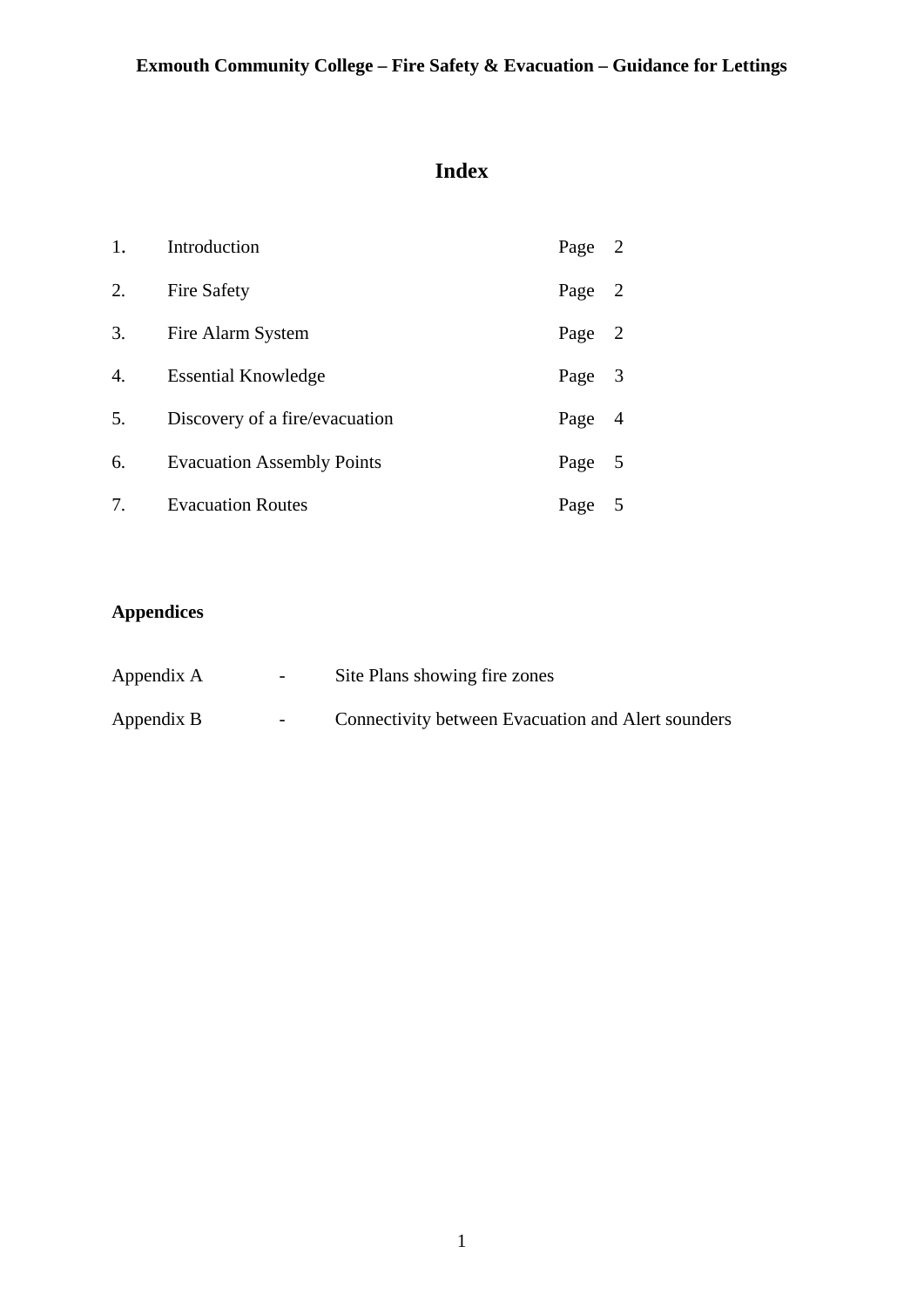## **1. Introduction**

This document in intended to provide those responsible for hiring accommodation within the College with the information they must be aware of relating to Fire Safety and Evacuation. It provides some background information together with more detailed information regarding their day to day responsibilities and the actions to be taken in the event of a fire or the need to evacuate buildings for any other reason.

Those responsible for organising the activity for which College accommodation is being used have a responsibility for ensuring that all those attending the activity are made aware of the contents of this document.

They must also identify those attending the activity who have a physical or sensory impairment which may affect their ability to evacuate the building quickly. In all such cases consideration must be given as to how they will be evacuated should there be a fire. The Premises Manager for the College must be informed prior to the letting if people with a physical or sensory impairment are using first floor accommodation.

## **2. Fire Safety**

All visitors have a responsibility to ensure they act in a responsible manner to reduce the risk of fire.

Whilst on the site visitors should:

- **Ensure that exit doors within rooms and doors leading to the open are not blocked by** items of furniture and/or equipment.
- Ensure that all escape routes, including corridors, are kept free from obstruction.
- Ensure fire fighting equipment is accessible at all times and not blocked.
- **Ensure fire doors are not wedged open.**
- Do not park vehicles on yellow crosshatched lines as these may be adjacent to an emergency exit.
- Check that fire doors are not blocked.

## **3. Fire Alarm System**

Each block has its own fire detection and alarm system. This comprises of a number of automatic smoke and heat detectors and strategically placed 'push button' alarm points. Each building has its own emergency warning sounders.

In the majority of cases the entire block will be regarded as one fire zone. The exceptions are:

- Block 1 in gipsy Lane which is divided into 4 fire zones
- Block 11 in Green Close which is divided into 3 fire zones
- Blocks 37 and 25 in Green Close which are regarded as 1 fire zone

In the event of an alarm being activated the fire alarm Evacuation Sounders will be activated within that Block or fire zone only. This will take the form of a loud siren followed by a male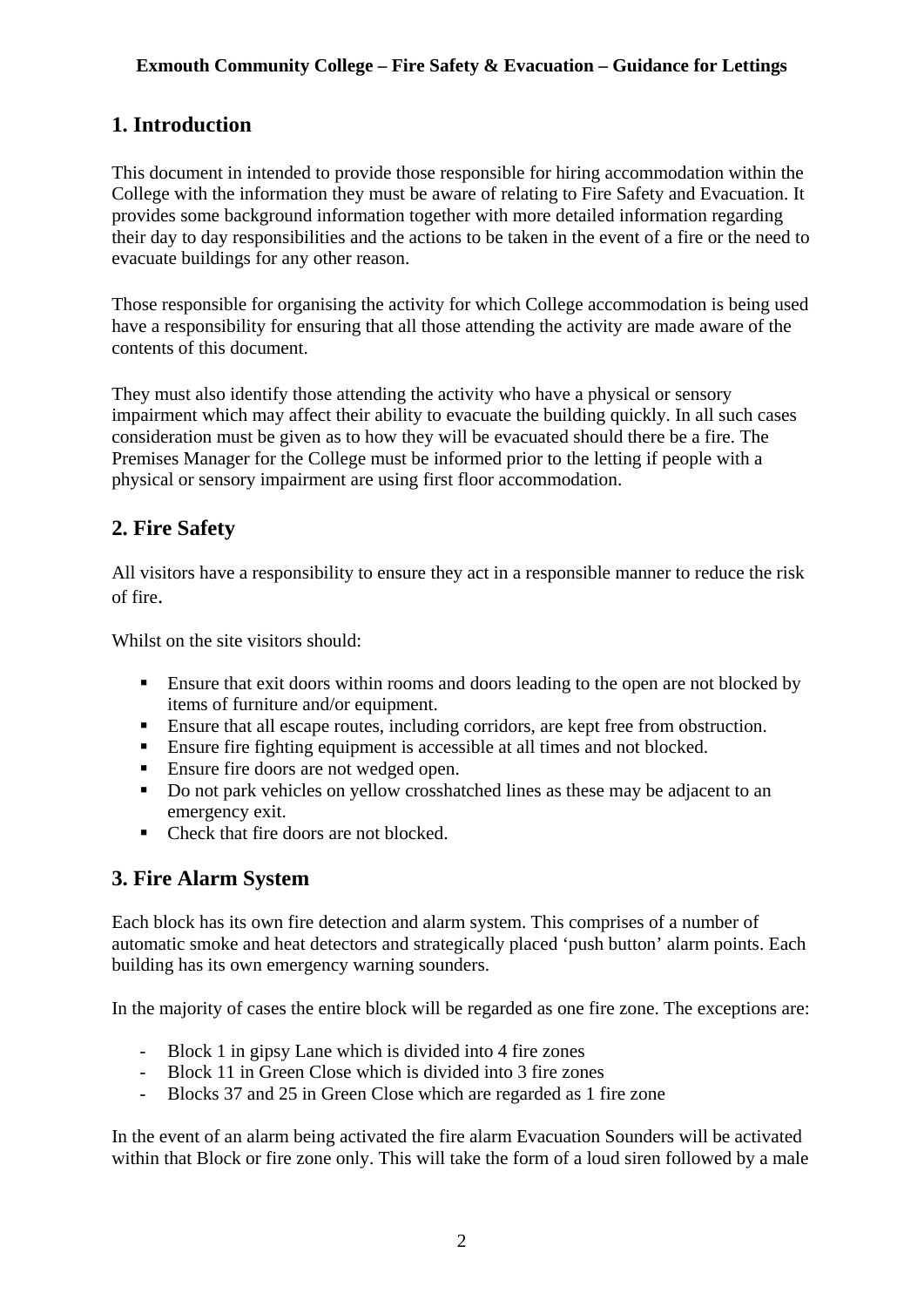voice indicating that the building must be evacuated. This will continue until the "all clear" has been given.

Where it has been pre-determined that a fire within a particular block or fire zone could impact upon another block or fire zone an alert sounder will be activated automatically within these blocks or fire zones.

The alert sounder takes the form of a female voice indicating that an incident has been noted and that all visitors should remain within the building until advised otherwise. Those attending the Lettings session should prepare themselves for a possible evacuation.

The initial Alert sounder will be followed by two minutes silence following which the sounder will be activated again. This will continue until either the evacuation sounder is activated or the "all clear" is given.

The 'all clear' signal is 5 rings of the class change bells. It is not possible to zone the class change bell system. As a result the 'all clear' will be heard in all classrooms across both sites. If an Evacuation or Alert sounder has not been activated in rooms and the 'all clear' has been sounded there is no need for any action to be taken by those within those rooms.

#### *Note; the Grange is not fully connected to the new system and only has an evacuation sounder with no voice messages.*

By law the decibel level of the sounders is high. It is possible, therefore, that visitors in one block or fire zone will hear the sounders within a nearby block or fire zone. Visitors must not evacuate their block or fire zone unless the sounders are activated within their block or fire zone.

See Appendix B for the site plan indicating fire zones and Appendix C for the connection between evacuation and alert sounders.

## **4. Essential knowledge**

It is essential that all those attending the activity know the following:

- The Evacuation Sounder indicates a fire and *all persons must leave* the building immediately.
- The Alert Sounder indicates that *all persons should remain where they are* until further instructions are issued.
- The location of the nearest manual Fire Alarm Point for the area you are using.
- The best exit route from the room you are in (there is an evacuation poster on the wall of the room).
- The location of the Fire Exits (these are indicated with green signs above the Fire Exit doors).
- The location of the appropriate Evacuation Assembly Point for the room you are in (this is on an evacuation poster on the wall of the room).
- The evacuation route from the room you are in to the appropriate Evacuation Assembly Point (this is shown on an evacuation poster on the wall of the room).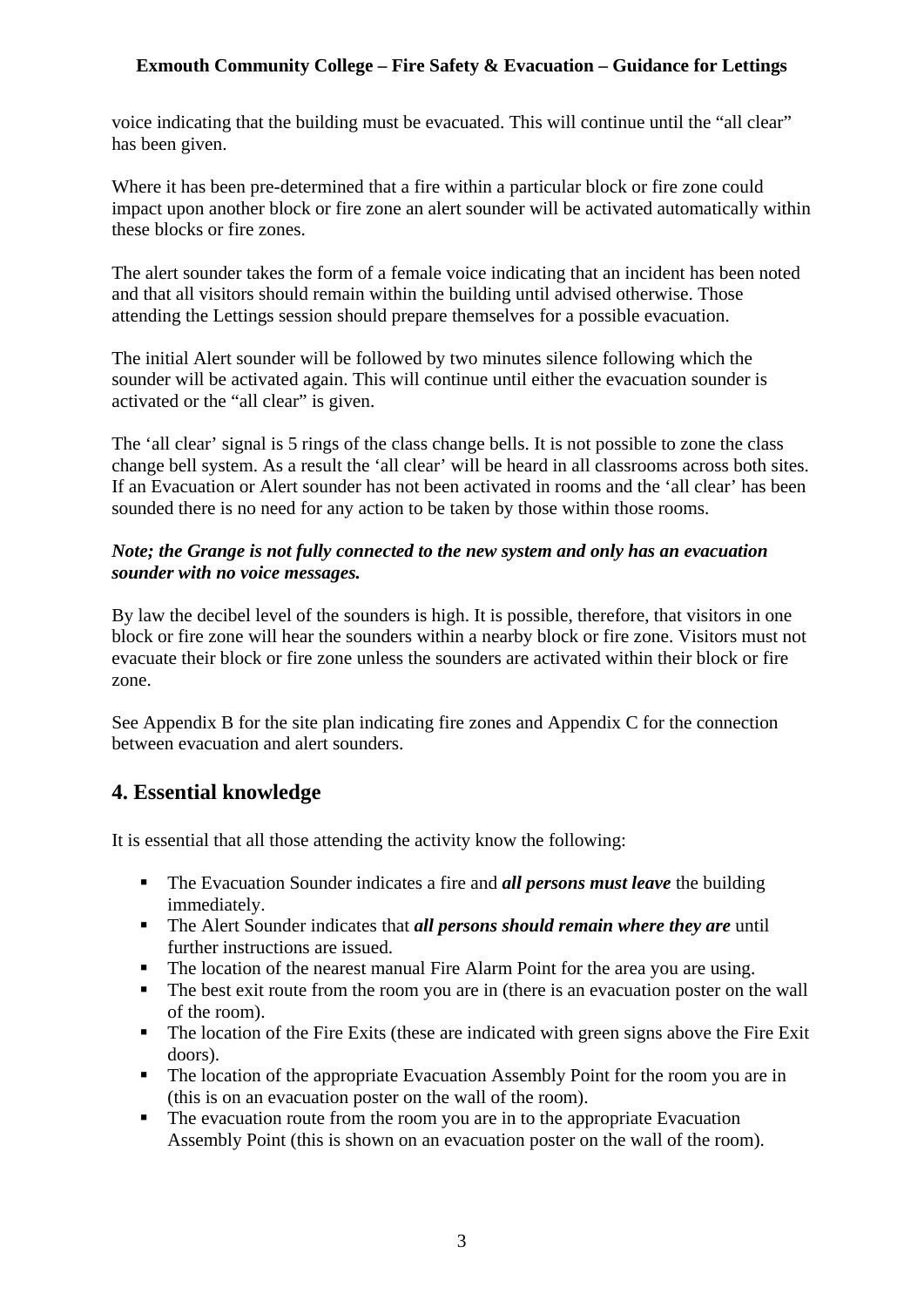## **5. Discovery of a Fire/Evacuation**

## **NEVER ASSUME THE ALARM IS A FALSE ALARM**

If you or anyone attending the activity discovers a fire:

- **Trigger the nearest fire alarm point immediately.**
- It is important that all people attending the session are accounted for at this point as there is no-one available to check the building. The Lettings Leader must be aware of anyone temporarily away from the room, for example if they have gone to the toilet.
- **IF SAFE TO DO SO** close all windows and doors (do not lock them) on your way out.
- Ensure those attending the activity leave the room immediately. **DO NOT** stop to pick up tools, bags etc. unless they are easily accessible.
- Follow the emergency evacuation route and go directly to the Evacuation Assembly Point and do not deviate from the emergency evacuation route - wherever possible green emergency signs have been placed on walls opposite room doors and in corridors pointing in the direction you should take. Follow these signs out of the building to the Fire Exit sign.
- When you arrive at the Evacuation Assembly Point the Lettings Leader must check their attendance register to account for all those attending the activity. They must advise the Duty Caretaker if any people are missing when he arrives. Failure to do this may result in an officer from the Devon and Somerset Fire Service being put at risk looking for you in the burning building.
- Do not return to the fire area.
- Due to the priority for the Duty Caretaker to call and greet the Devon and Somerset Fire Service it may be some time before he arrives at the Evacuation Assembly Point. Lettings Leaders are required to wait at the Evacuation Assembly Point until they are contacted by the Duty Caretaker.

If there is the correct type of fire fighting equipment nearby and you feel confident you can put out a small fire by using the fire fighting equipment **WITHOUT PUTTING YOURSELF AT RISK** please do so. Please read the label on the fire extinguisher to ensure it is the correct type for the fire situation. However, this should not delay the raising of the alarm or the evacuation process.

If you hear the Evacuation Sounder within the building you are using:

- It is important that all people attending the session are accounted for at this point as there is no-one available to check the building. The Lettings Leader must be aware of anyone temporarily away from the room, for example if they have gone to the toilet.
- **IF SAFE TO DO SO** close all windows and doors (do not lock them) on your way out.
- Ensure those attending the activity leave the room immediately. **DO NOT** stop to pick up books, bags etc. unless they are easily accessible.
- Follow the emergency evacuation route and go directly to the Evacuation Assembly Point and do not deviate from the emergency evacuation route - wherever possible green emergency signs have been placed on walls opposite room doors and in corridors pointing in the direction you should take. Follow these signs out of the building to the Fire Exit sign.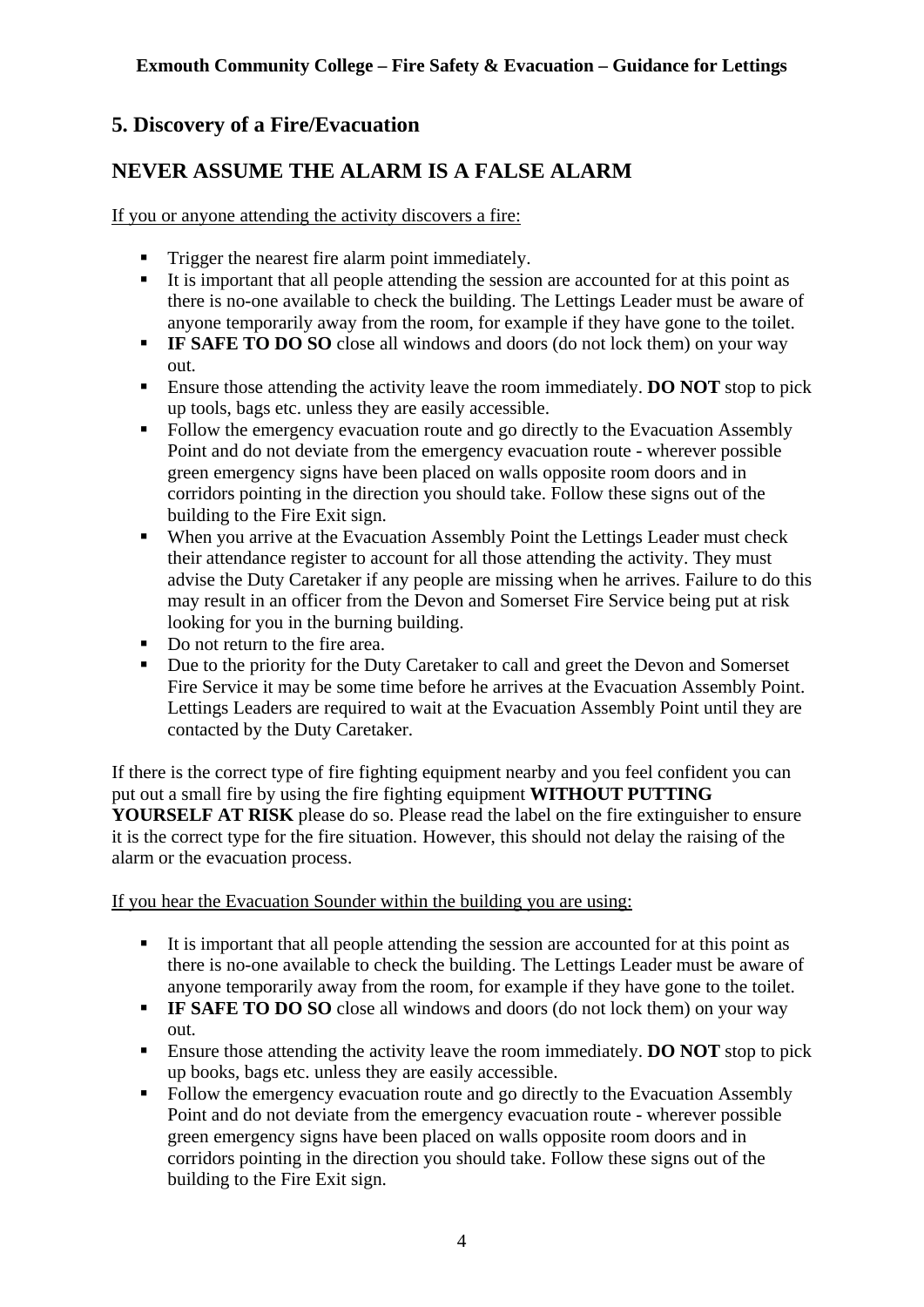- When you arrive at the Evacuation Assembly Point the organiser of the letting must check their attendance register to account for all those attending the activity. They must advise the Duty Caretaker if any people are missing when he arrives. Failure to do this may result in an officer from the Devon and Somerset Fire Service being put at risk looking for you in the burning building.
- Do not return to the fire area.
- Due to the priority for the Duty Caretaker to call and greet the Devon and Somerset Fire Service it may be some time before he arrives at the Evacuation Assembly Point. Lettings Leaders are required to wait at the Evacuation Assembly Point until they are contacted by the Duty Caretaker.

If you hear the Alert Sounder:

 DO NOT LEAVE THE ROOM UNTIL FURTHER NOTICE and close all windows and doors

When you hear the "All Clear"

Following the "All Clear" sounder being activated the Duty Caretaker will go to the Evacuation Assembly Point and advice all Lettings Leaders that it is safe to return to their rooms unless these have been damaged by the fire.

## **6. Evacuation Assembly Points**

The areas where you should assemble within the Evacuation Assembly points are indicated on the evacuation poster on the room wall.

It is highly probable that there will only be one caretaker on duty during the time of the letting. His initial responsibility if the fire alarm is activated will be to check to see if there is a fire and if so to contact the Fire Service and guide them to the fire.

There will be no other college staff on site as a result of which you may be left at the Evacuation Assembly Point for a while before the Caretaker gets to you.

As indicated above the person organising/running the letting is responsible for ensuring that all those attending are accounted for. It is essential that this information is available to the Senior Fire Officer upon his arrival. The caretaker will also have a list of lettings taking place and which rooms are being used. He will use this information to ensure that all the groups using the college at that time are accounted for. It is essential, therefore, that you do not leave the Evacuation Assembly Point until the Caretaker has contacted you.

Whether it is a fire or a false alarm you will be advised whether you will be able to return to the room you were in by the Caretaker or the Senior Fire Officer as appropriate.

## **7. Evacuation Routes**

There are plans in every room indicating the emergency escape route for each room and subsequently from each building to the Evacuation Assembly Point. In the majority of cases the plan will indicate a route 1 and route 2 option for each room. Unless there are obvious reasons not to do so the route 1 option should be followed.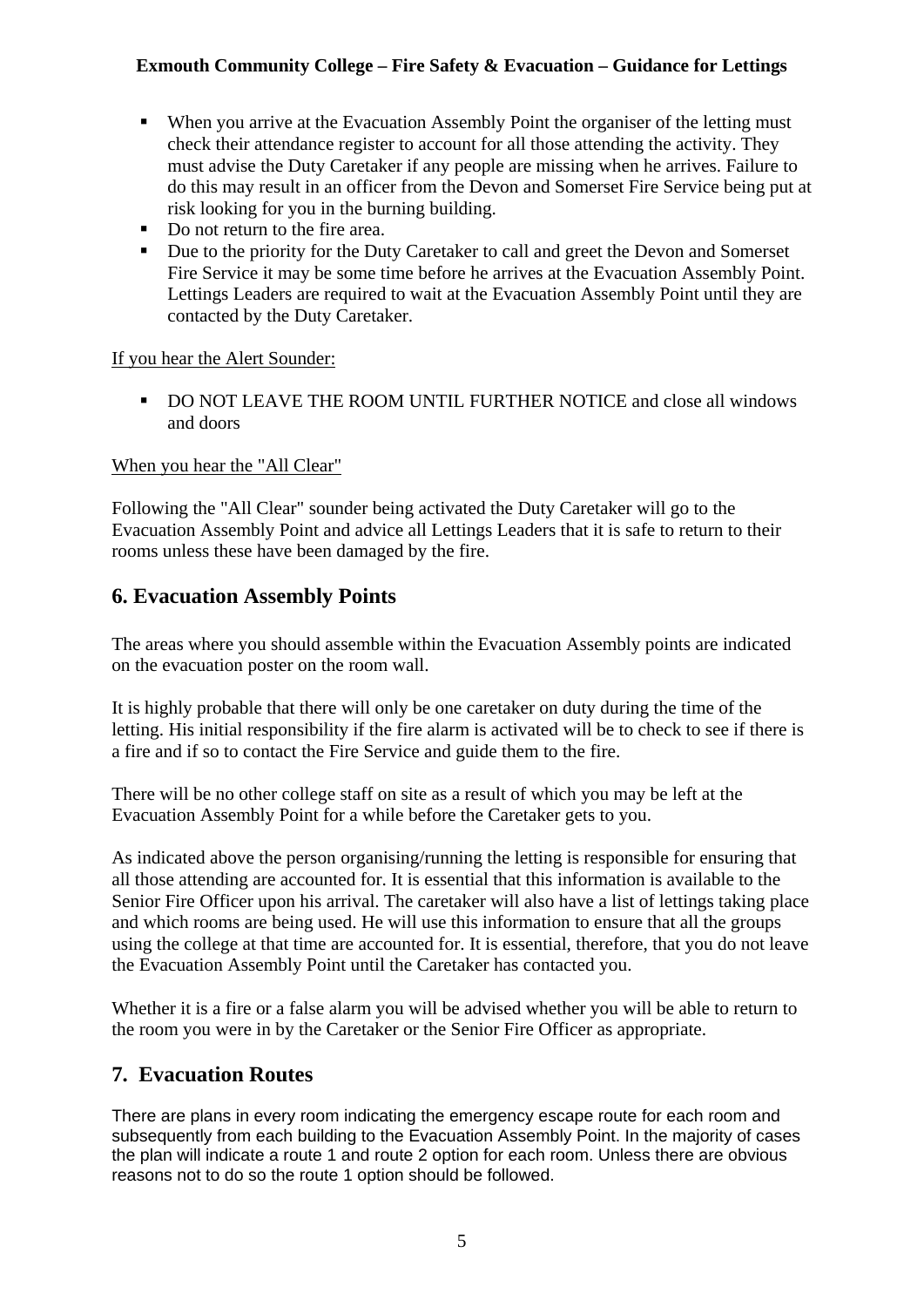In the majority of cases the route 1 or 2 options will only be relevant upon leaving the room. However, in some rooms there may be a route 1 and route 2 option for leaving the room. Once again, unless there are obvious reasons not to do so the route 1 option should be followed. As a general rule the route 2 option for leaving the room will only apply when the fire is in the room and its position prevents escape through the route 1 exit door.

As a result, in rooms where there are two escape options from the room there will be more than one Fire Exit sign displayed above exit doors. Lettings organisers must ensure that those attending are made aware of the route 1 and 2 options and the appropriate exit to use for each.

In the event of the activation of the 'Evacuation' Sounder the Lettings organiser must direct those attending to the route 1 exit.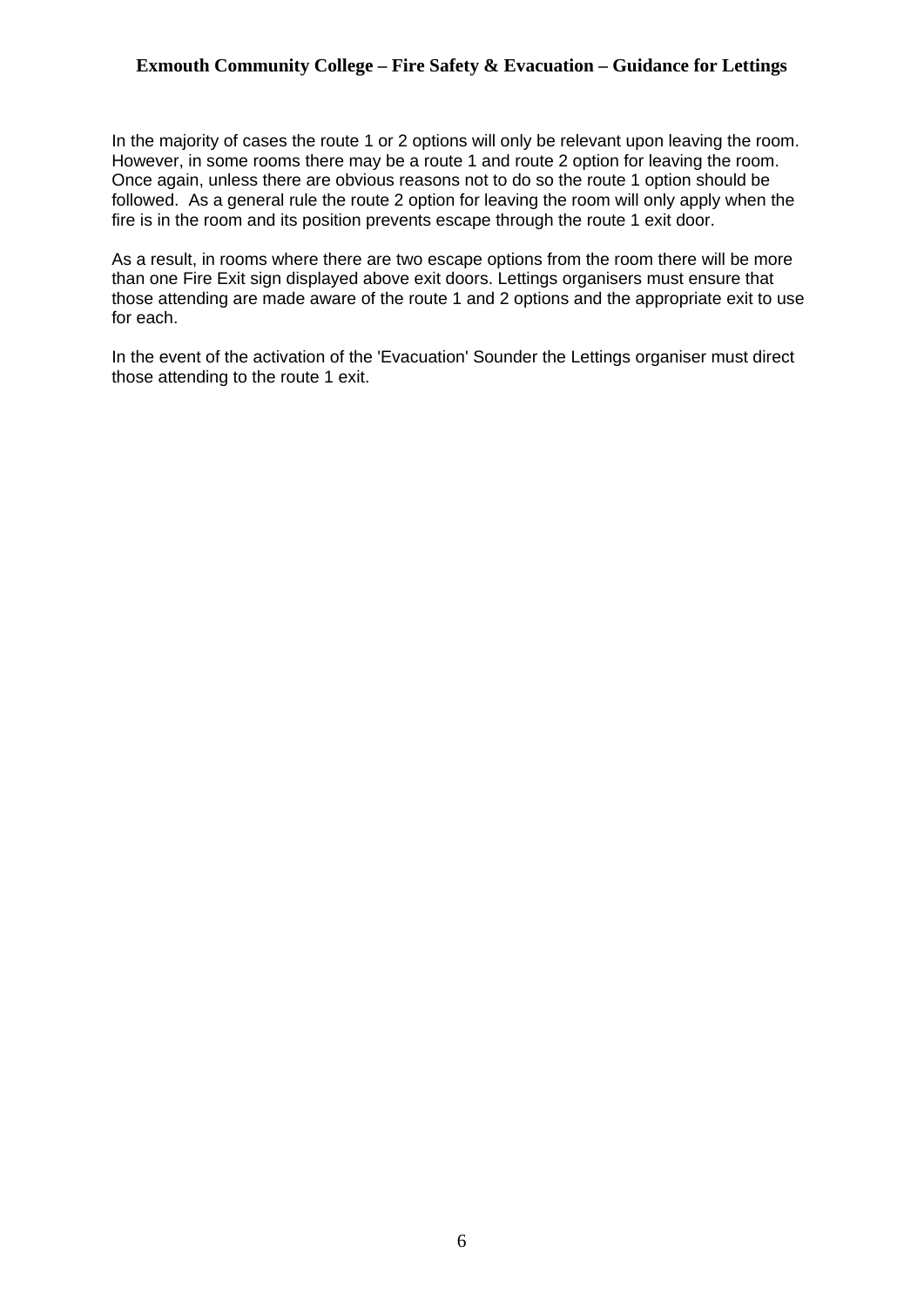## **Appendix A**

# **GREEN CLOSE FIRE ZONES**

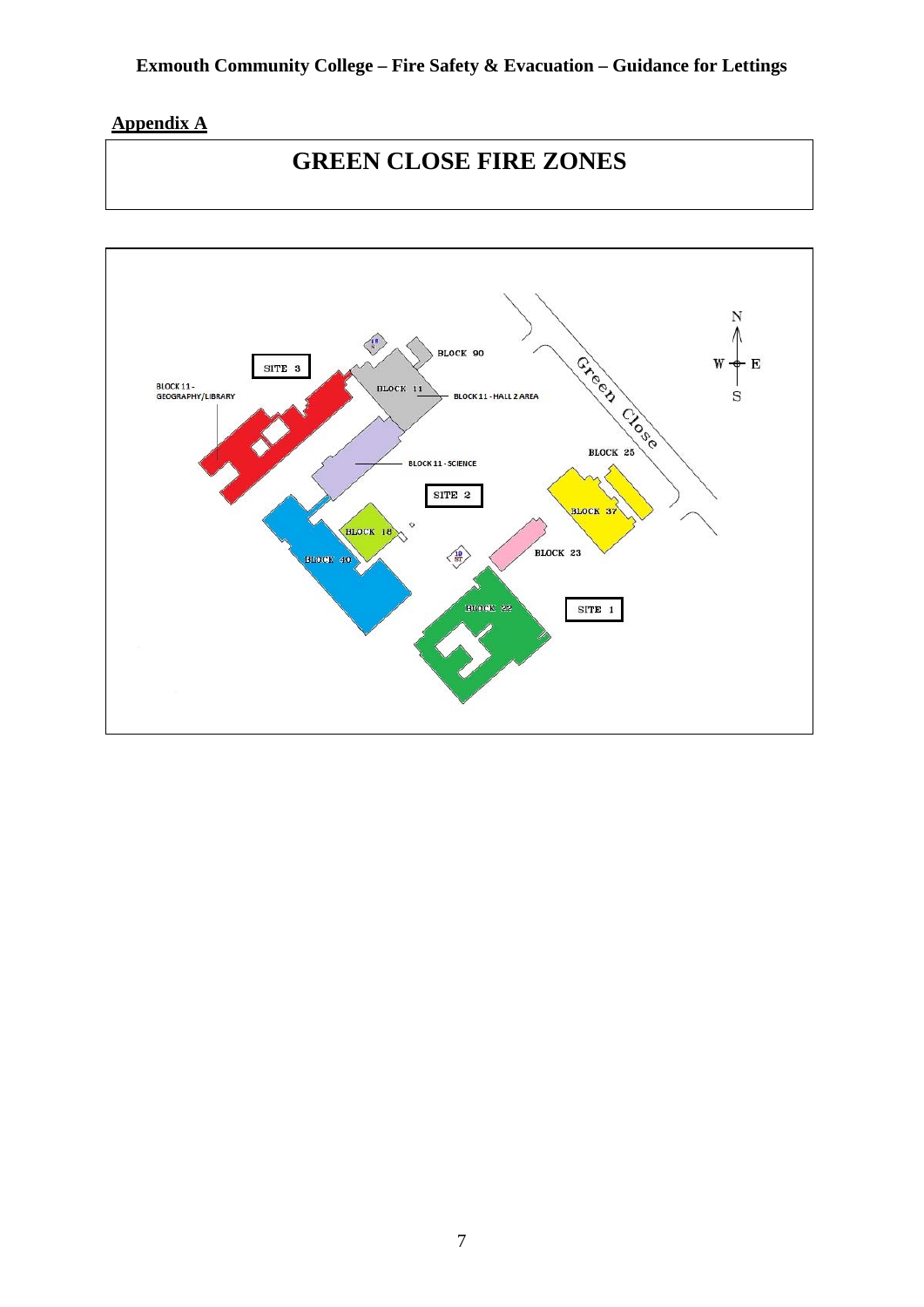

# **GIPSY LANE - FIRE ZONES**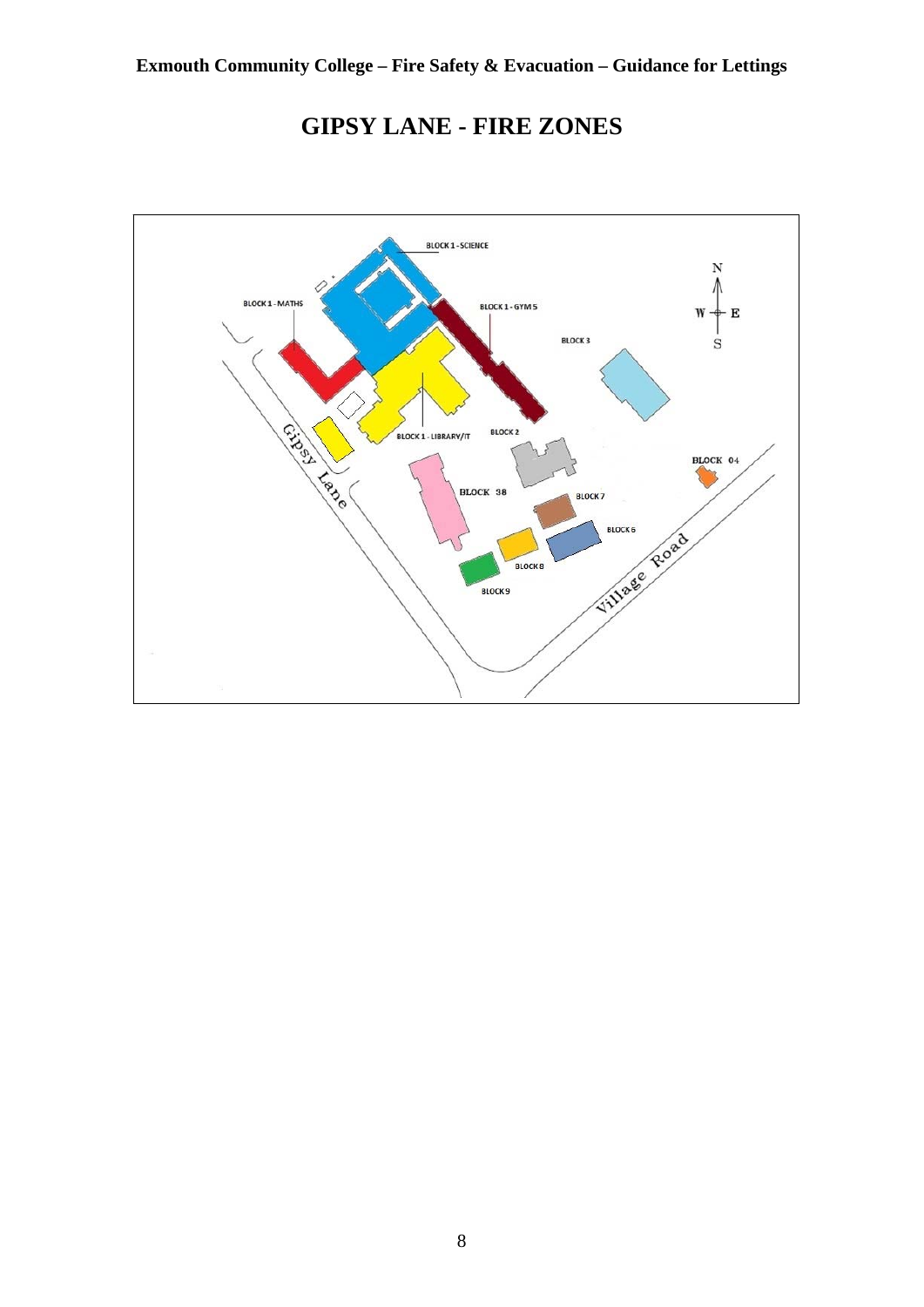## **Appendix B**

| Reference<br><b>Letter</b> | <b>Assembly Point Block/fire zone evacuation</b><br><b>Activated</b> | <b>Block/fire zone alert activated</b>                               |
|----------------------------|----------------------------------------------------------------------|----------------------------------------------------------------------|
| <b>Gipsy Lane</b>          |                                                                      |                                                                      |
| A                          | Block 1 - Maths                                                      | Block 1 - Science, Block 1 - Library/IT,<br><b>Reach Unit</b>        |
| B                          | Block 1 - Science                                                    | Block 1 – Maths, Block 1 – Gym 5<br>Block 1 - Library/IT, Reach Unit |
| С                          | Block 1 - Library/IT<br><b>Reach Unit</b>                            | Block 1 – Science, Block 1 – Maths,<br>Block 1-Gym 5                 |
| D                          | Block $1 - Gym 5$                                                    | Block 1 – Science, Block 1 – Library/IT,<br><b>Reach Unit</b>        |
| Е                          | Block 2 (The Grange)                                                 | None                                                                 |
| D                          | Block 3 (Sports Hall)                                                | None                                                                 |
| A                          | Block 4 (The Cottage)                                                | None                                                                 |
| Ε                          | Block 6 (New Block)                                                  | Block 7 (Heavy Craft), Block 8, (Media)                              |
| F                          | Block 7 (Heavy Craft)                                                | Block 6 (New Block)<br>Block 8 (Media)                               |
| C                          | Block 8 (Media)                                                      | Block 6 (New Block), Block 7 (Heavy<br>Craft), Block 9 (The Nursery) |
| Β                          | Block 9 (The Nursery)                                                | Block 8 (Media), Block 38 (Telfer<br>Building)                       |
| Α                          | Block 38 (Telfer Building)                                           | Block 8 (Media), Block 9 (The Nursery)                               |
| Α                          | New P E Changing Rooms                                               | None                                                                 |
|                            | Handyman's store/workshop                                            | None                                                                 |